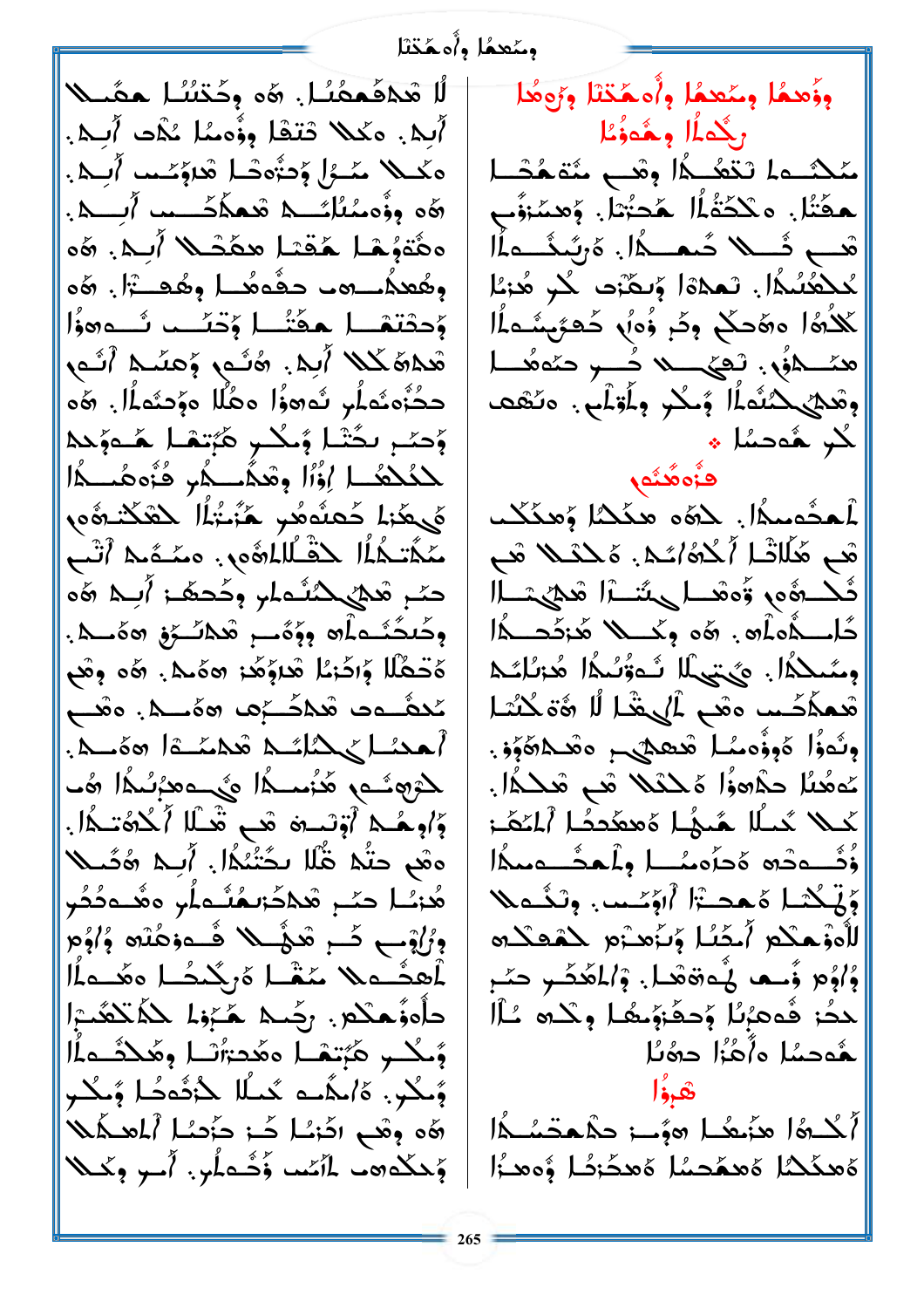هَم وَّوصًا هِيَتِمْاً. وهُم شَكَّ آتَنْا وأُه كُرُبُّ أُلَّمَـٰ: هُــوُبُو كَــوُلُونَ. مَاعْدُ مُتَىٰمٌ الْنُصَمَعُ مَمْرَحٍ الرَجَاهَ حثُهووُّنُس هذُه ما تَقْبِوْمِهَ كَمَلًا ضُلَّلًا لَمَعْتَفَ الْمَشْمَةِ وَالْمَحْرَةِ وَالْمَقْسَمَةِ مِنْفَقَدَ ھُوٖۏؙ؎ ڬڡڲؙٮڞٞٵۦڷٮڡؙٵ؋ۄڡٷؾڡڷٵ ووُمَّىْبَ هَزْهُمْسِرِ حَدَّهُمَا وَكَرِنُسَاؤُر لَوُبِمُا ۚ هَـمُـمُـبُ لَـرَبِـهُـم هُـمَـكُـهَـا وِؤَثُّـٰه اللَّـٰه اُلَّـٰہ اللّٰہ علیہ مُنہ و کُاترٰٖ۔ و ەڭھُـــو لَاشْـــەو مِـمَّـلاسُــو للشَّــەوْھُكَى ەڭدەنئىپ مىنىسا ھۇمگىل ھىگىل ەْحثَى كىلىكى . تحلمأا لَهُدت لمُثَكَّلٍ هُزْسًا أَكْدَهُ ابْوَدْاِسُكَ هِهَبْمُكُمْ. وَحَكْتَبُ أَوْ وَهُمْكُومُاْ هعَّنْنُدُا لَمْكَهُكَ. ٥لْمَحَّصُم كُـر فَسُل وِقَىٰزِهُم وَّرْكُمُلُّ مِلْاَحْقَـكُلِّ. ەھَتَىْلئىم تەھَكىگىم ھۇھَسىر. كَب همَّتْمِ أَلم لَمْ هُنِي أُهْدُهِ أَإِنَّهُمْ هُوِفَي أَا هَقُدَهُــز أَسِـدْ هْنَــع شَــلا هسُقًا ەۋَةەُتَـا. ثَــلا تَعــُّلا ەَمىغُعُـا ەئىلا مىھا ھَادىُنا. ەھرْنا أى لِلْمُوَكِّيكُمْ هُو ثُلاً مُتَمَخُّطْ هِكَتِفُنْاً وكحالًا ةَامِعْهُوَ وَعَمَلَتَ الْحَدْمِ أَسْمَ لِهُ مِهِ مُقْمُلُو. أُسِرٍ وِكَعِنْدَفُنْهَا وەُڄَى ھَى ھَىطَا وُلْكُمْ هُبُسُمَا. كَمْ همَّتَــح أَسـم كَــح منُههُـَـا ومنّةشَـا. معْدَدْمُنْـا وَسَيْمِـْـةْ ا وُددُنُـا لِمُدَّـا لِخَلْدُهُ مِي حُنُّتِهِ لَا مَدَّمَّتِهِ لَهُ رَبِّصَدِ حَمَلَ لَهُ مَنْ

هَٰزَكَكُمْا وُحَزُّهِ صَالَّهُ عَفَّى مَقَّدَمُكُو لِمُرْهَدِمِلَا وِحَّوْمَا مِعْجَمَا وَرَحَمَتَا. كَع وْمِ كَـلا حَـٰٓ; ٱلۡلُـٰلِ تَكۡاحِـدِ هَحتَسَـٰهَا وكمقشا ألمكم ذاء كحكترا وتركثها أَحكَمَّكُسِيمَ ، هُجِمَّيْتَهَيْ أَلَّا هِكَذَهَبَا لَ أَمْكَحْكُمْ. هَجِعْتَوْسًا وأَحْسَنُهُا أَاوَّسُىكَ. ٱلْمُرِكَّكَ ۞مُعَنَّدَوْلُم مِبْوُّسِرِ ةالجُمْسُمْ وَّشْـهلُو حْشَــْلا إِنْــم ووَّىكُر أَنَّه حَقَّنًا ه∫َوْكُم هَدَمَنُا هِ أَمْكُنُ أَوْ وَالْمُسْلَمَ مِنْ الْمُسْتَمَرَّانَ إِلَيْهِ مِنْ الْمُسْتَمَرَّانَ إِلَيْهِ هقَىقَىنَى كُـرِ أَه هُنْـا هِمُحسُـا ەھبُمُّا. بْتُ كُعْسُنْدْلُى مَكْتْبًا رِكْتُهُ). ەقْنۇشىل وقىس مَنْتَـْـمَلَّ هَدَهَّزَتَ لَكُرٍ حَذَّاؤًا هُنَّا وِخُدْهُوَنَّا وهَكَلاُم هَلَكُمْ وَّسْعْلَ وِللُّوَوَّسْكُمْ. دەكى وڭزەُا وەققى ەھقىدۇللا وتُملّنَــــع هُحمُّوصُـــا وفُـــوهُـع هُدَدِيْــــه أا وهُكْنـــــــمْ هُدْاتُـــــــــمْ ەھەگىگائىك ەۋەمئىلائىكى ئىنتى ئىمەد كُمْهُا هُلَا هُبُسُلَا مُ أُهِنَّتَ لَمِع مْئُوماًا. حَنْحُاهِ مَكْتُماُر مَكْحًا وَجَحَدُحَقَمَــــع . كَمْعَـدَاهِ مَا هَدَالَمُـــدَّمَ أمدينا وهب حُكْم حَنصُلِهِ يُحدُم أبن تمُّهد فُنُوهَم حَنْبٍ هُو أَىعُــزُو هَــعِ ٱلْمُوُو. هُـدَّىشَــعِ وَّصَعْــل ومنشر المكاريكية وتُمكن بمستشكرهم لْمُنْسِبِلُرِ حَدْهَتْسَلَمَا هَ/بَكَوُّسِيْهِ كَاهُمْــــُّبُلُو ، هِكْـــەؤْمە كَتُمْعِكْمَـــو كَاهِكُمْ يُهِدًا وِهُدِهَ حَكْمٍ فَنُوهُدِهَ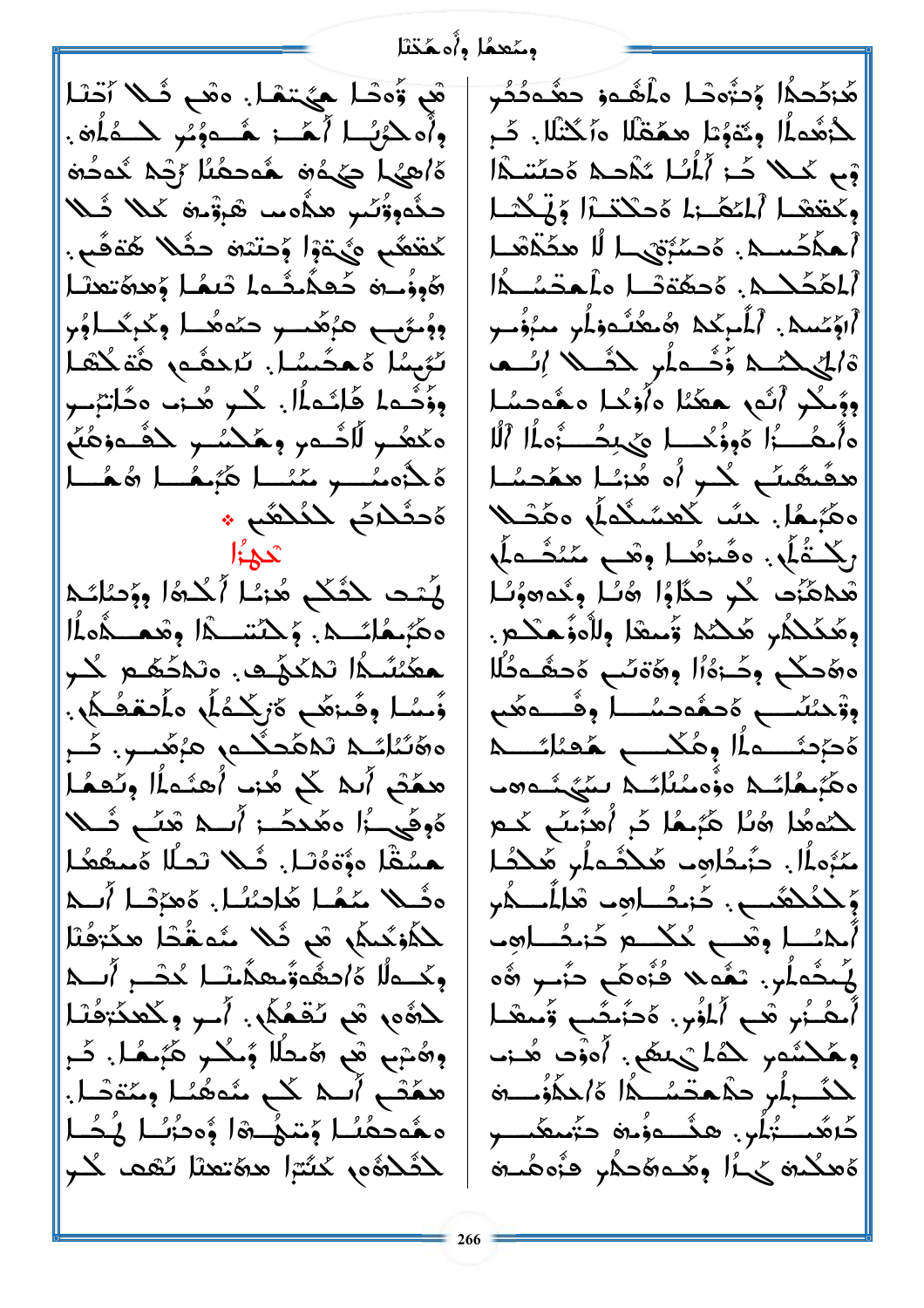ومنعما وأهمقتنا

هُوِتْعِبْكُوْوْ لِلْعْلَيْدُوهِ وَيَحَيَّلُ وْأَهَدَىٰ. مئی گے۔ آگزا رُہنُم انڈال کن أُهزَّهْكُمْ. وَهُا هُكْتُجِبْ أَلَمْ كَجْب أَوْجِعُلْ وَهُدَّجُلْ. وُوْجَّىتْ كَتْلَا مْحَكْزًا هكلا كَمِلًا خَذِا ٱلْمُنَا مِمْ أَلْمِ دَتَهَا وٖٓٮ ٱسْلَمَــــ وَهَــــع هزُهَــــــــــوه وهَــــع تَعْبَآؤه هُةدًا هُم أَتكْنَا فُعِقُبَ هؤه وهُبْمٍ حَلَّوْمُنَا كَمِ أَلَمَّا وَأَشْوَالُمْ هُووُّەھزُهُــا ڪــهُوْا همُــەوِكُم هەَه. هُالْمَا لِمُعَا وَهُوَ مِنْ يَسْمَلُوا مِنْ مَسْلَا مُسَلَّا هَكُمْ أَوْحُلُ لَمَكْتَبْرَا هُمُهُم 700. أَمِكْنُا وِنُوفِكُومٍ وَٱمْكُم وِهَمْعْنَدَ دَرَهِ. وأل هوا سَنَدَ سَوْمٍ مِسْبَهِم هَدَهِ أَلَّا أُهِ هُوَ شَعْبَرُهُ مِنْ الْمُحَمَّلا مُنْوَشُونَ. لْكَ وَوَا عُلْمَاهِ فَيْقَادِهِ وَوَقِيلًا وَهَاتِبْـــــــــــةُم لِمَكْكُــــــــــــمِ 200 . كْعِنْكِسْمِلَا مِمْتْمَا خَاجْهَا هُبِعُب ەۋھىگىم ۋەدكەشكە ەھَاۋٱب «ەَه. بِّكْتَسَا لِمُوتَ وَعُنَّفَوْهِ الْمُسْوَوَّبَ حَصَّـٰهِ مَدْمًا ﴾ [ ] مِنْ أَوْلَا ﴾ [ ] مَحَرِهَب 100 م - 100 وهُزْسًا هُـــَيْ هُـــا لمُعْـــــــه هعُصِ حثَكَ فَا أَوْحُسَاً. أَمْأَوْهَاهُكُمْ وَّدُه *لَم لآنا ه*م حق*نًا هُ*م فُوهُا وِكَكُوْوَا وَوِـمَحَـٰٓرَاۖ لَمُصْدَ الْـمـفَّــٰءمـدكُـرِ. هْ أَ هُنُّى لَا حَنْدْرُكُمْـــــــرِ. كَعْمَـــزُا حنْدْرِدُحُـا مْدْتَعْمُنَـا. كَـرِ كْدَنَبِ همّعكل أُوهّدنُا حعُزوهُا هجّزحُا آلَهَ مَنْ أَسْلَمُوهِ وَالْمَالُ وَالْمَالِكُمْ الْمَسْتَرَبُّهُ الْمَسْتَرَبُّهُ الْمَسْتَرَبُّهُ

هُ لِمُعْ عَلَيْهِ وَأُولُوا لَهُ هُلْ هُوهُا هُرِهُمُا وِكْلِمَا فُوُهُمُو أهـدُـــمــد/ الــــدة م مَـــدُ مَــدُدُ ا هِدُّەهُدُا. كِتَوْهِ هُبُعُمَا ەْھِكْبِعُ*نُ*ا ەلل ئىمكىئىگىل. خىستە ە ئىگىل وْالْمَلْسِدًّا ۖ كَتْقُووُهُا ۚ رَجِئْتُنَا ۖ. كَتَوَو مَمْلًا مَمْلِكُلُّلُ ولًا قَبْلاَحْجُمُلُّ. لِمَوَّه ومَمْلًا وهُم مّتكُمَّا كَكْتَا هُمَكّْصًا حْسِكْمَا. ەھْب قْكْسًا مْقْصَرْا تَعِدْهُكُمْ حَزْمَعِيهِ أَرِكْمِهِ يُسْأَل هُ حمْدُ أَمِثُوا حِدُثَا مَدْرًا \* <u>هُ زا</u> هَكْشًا وِلْمَشْـومِدًا هُزْسًا تُرْوَحُـا ەممّاأْسُل وشَـــلا . كَـــر رُضَــل حمّەھُـــلـ إمىزُسُل. حزَّحسُل وِهُووُهُا رَجِيْسُل. أهْكم وهُعكُم مُتسْلًا هُعكَ: ـلُومِتُنَالَ مِـمَّتَى لَدَووُّتَا. والأُوؤُلِمَكُم هبُسماً هَبُعِيمًا تَعْوُورٍ أُوضِيًا وهَٰذُوۡكُمَا وَجِيْدُونَ أَحۡكُمُوا وَجَيۡمَـٰا لَهِ فُنُوهُمُا وَسَلَافُهِ تَعَشُّوهَا ۚ لَكُمْوَهِم لمُحْتَصْا هُم لَمُحْتَبِّهِ مِن كَعَنِّكُمْ ا هُقُوحِكُمُّا ۖ وَحَقُوحِكُمُّهُ ۚ حَدَّمُو هُرِهِ: وَكَنَبُلَا لَا هِدَهِهَا تَبَدُّهِ). ۇھڭلەھە ئۆئىك ەتشەھلا گىرە. وُثَوجُا هُبِهُا وَجُعِبًا هُو وَكَكْعًا مُسْبِأًا وِمْسِ كَقَفَّا هُمُوَكَّلَا هَا. ەَحسّىر ھُملصُّل وُسْلَاھ وُلمَلْمُدەب. مَّـــوَّـــوَّ مِعْمَـــد الله مَّـحَمَّـــزِ. وَلَّا هُعِكْمُخُسُّطِ هُو خَلِكْ هُوَاُهِ.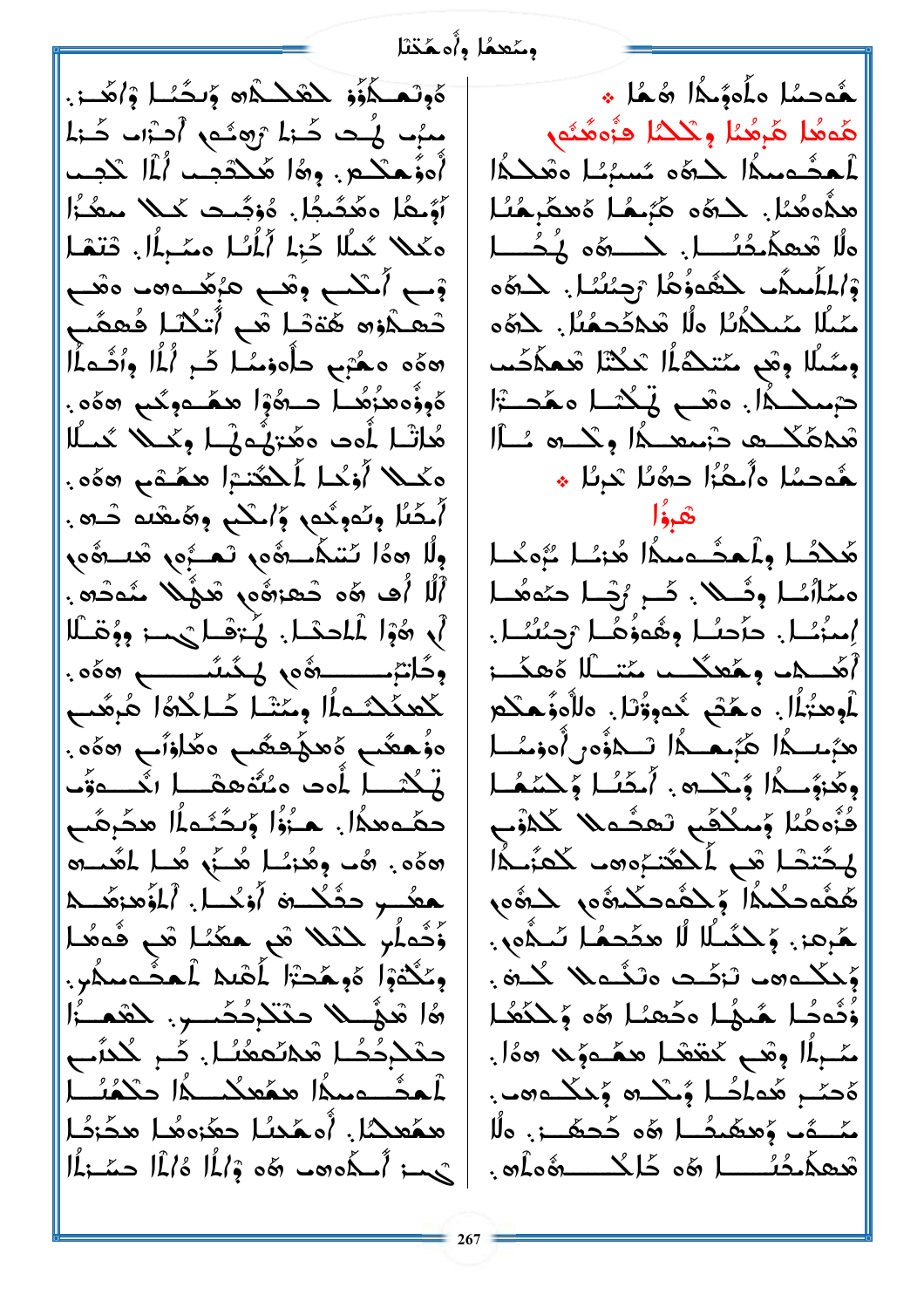ومنعما وأهمقتنا

مَكْفَ تُسْمًا مَعْتِهُمْ أَهْتَ هُمْ أَ لًا مِكَّدْنَــا وَتُسُكُنَـــم ثُنَّـــووُّا هِؤُدُوجًا وَرَثُّهُا يُخْلَفُنُمَا نَعْزًا. مِكْف هُب وَجِدَّه هَٰجَنْدَا جُبِهِ أَهِهَٰجِسَبِهِ شَي مُحِبَّل الْحَدَّفُ هَـدهُمُّ أَحَدُّـدممُّ لمتَّرِّ بِـتَّ بِـتْمَـٰ لِنَّهُ مَا أُوَّةَ الْمَسْعَمِرِ تَعِزُّه جِي هُ مَعَصَّمَةٍ لَكُو وَلِمَوْصًا لَكُمْ هْمِ مِنْقَـٰهُـٰٰٰٰٓٓٓٓٓالُّا وِكُنُّا هُعَـٰذُوَّفْلَا وِكَـٰهِ ٱلْا وَسَهَّىدًا. وقَع مُعْصًا ومُكلًّا وِهُنَّـهِ وأَحنُم هُمآحنٌم حدَّمطًا مِمْطَلِّ;ُم. دَوِلًا هؤا وِتَمْهَنَّوِ حَقَّتِيْهَا وِتَّعِ مِحْلًا هَـــح هَــُــحَـــزُا وِهُــتَومِـمَــرِ ٱلْلهِ رَجِئنُائِـــدَ تَكَوِّقْنَا كَقَدْمُكُمْ كَفَّ تَوْمُرْتُس وُسكُب هَبِ كَثَنَّــدًا. مأهضَــ كَبَ حَمَّحِكُم بَرْجِـدًا لِمَحَّنَـٰهِ قَـاوَٓا. وَلَا ابْتُكْتُمْ أَجْلَاهِمْ بِمَا أَمْلِ الْمَالَ وَتَحَدَّدِا أَمْعَ هَقَسْةً أَنَّاهُ كُلُّ مَكْتُبْب هدة تعندا وتاؤُه لا أَقْبِ ورَّسْلَتُهْ. أَهَٰجَاتٍ وُٱلۡمَا أَيۡكَ كَسَّبَلُوا وَكَنَّكَ إِنَّفَ لْمَلَلا فُوبُكِنًا. كُـرِ مِنُبُنِّي وَوُفِعُنِّي هُبِمَسرٍ. حاْهِ هَٰتَنَا لَا مَٰهِمَٰكُكُنُـدًا ەھّةدْا لَّا كُخُّەرْبُكُمْا وِڤُەوْھُبُّ ەڭــع هُوصِمُا تُأهُدْ حَزْبٍ ۞ وَٱلْمَا كَعِفْـهِ وهُزْسًا. أُهْهَدْسًا خُعْثُوهْما. هُوجِسًا كْبِ هَٰلِكُمَا وُٱمْعَزُاتِيلا ، وَلَٰائِسُورِ ەڭدەمئىر ھۇمگا ھەگا ەتىشلاكى هُوهُا وُلْمُن وكَلْكُلُّ فِنُوهُكُومٍ أهدُّه مما ألَّمَه من أهُموُ اللَّهُ أَهْلَهُ مِنْهُ . هِ ُ مِنْ الْمِسْلَمُ نُسْمِهِ مِنْ الْمَسْمَرَةِ مِنْ الْمَسْمَدِينَ مِنْ

وهُوكُعُما وَأَحْسَا لَا قَدَّمَىكَ قَبِ حثَّهـزُا. أُههَّدْسًا كُحِبْرَه وِوَّهُـــز. وأكثره المناشرة المفتوح المكراه كَحِيْتًا أَحِكُوهِ حَـزَهِ وأَكْلَّهُ اهُو لًا مْعِكْسِكْفُلْ. ەُوِلًا شُەكْتُلْ. 3% كَةَ جَرَّةَ فِي الْمَسْتَرَبِّ مَنْ الْمَتَحَمَّلَ ەھَعْبِكَا وَمَيْتَ كَلَّهِ شَكَّى. مَمَّـقَىكَ وهَكْمُلا حكْتَنَب وْلِمْـه هَٰلْوَهـه «هَ هُ كُلٍّ هُم هُءكِمًا أَس هَلَالًا! وهُخْا هُدَـٰلًا وٖكَعُـٰـل دُّاقْـا فُـٰٓتُـح ةَهَـٰـ لْمَحْمِيجُا. وَضَرِ تَكُلُّمُ لِلْهُبِصَلَّاتِهِ وَأَشْتُمْ دَلْمِيهِ مَتَّابَةٍ وَكُمْسَوْهِ وَمَا تْسِيمْ لْمُلَامِدْهِ مُلْكِرِيْهِمْ وَحُسِيمًا ۇنگىر أسىلەھە كونئىل ۋاقگىر هؤههُما داْهِقْمَالْ لِهِ وَكُحِبْرُه تْسِيمْ رِجْحَمَلَا. وْهُمْا هُزْسًا خُدْسًى هْنُرِ ۞ه وِ۞كُم ثَلاةَمِ لِكُمْوَهُمُ ٱلْمَلَّىٰٓ ذَٰٓ ٱلْمَحْلَٰٓ ٱللَّهُ وَلَا ٱللَّهُ مَلْحَظّ هُوَا أَوْكُسُمَّا. لَمْ الْكَلِ كِطَّدْكُمَّا وِالْمُؤْهِنْسِيمْ هُبْ مُنْسَاوَاً أَهْ هُسَمَ هُرمُسِــدًا. هُوحُــالْحُمُّا مْحَكَـحْمُــا. مىڭدە ۋىس گىىللا لا ھۆككىلى ۋولل قْعَلْــدُا. وُثَّوْحُــا مِنْعَــزًا. وِلْمُؤْمَّـا وهُنُّـــهزُّه أَا وُحُــــرٍ لِمَحْــــرٍ كَــــرٍ وَحِكْدُهِ أَعْلَمُنَ مِلْعَزَا لَكُلُّهُ مِلْعِزِ. أسو وكبلا مُبْرًا وَجَرُّه صَلَّ. مِكْتُ هَٰذَهَـا وۡب وَٱتـٰٰذَا هَٰقُــُّوءا قُـاوَّا وَهِ مَعْلَمِ الْمُسْتَدَارِ. مِمْكَنَّفَ وَسَنَّ وْقَبْلَا وُهْـا وُعْكِداً وِحُــو تَعَهْـاً.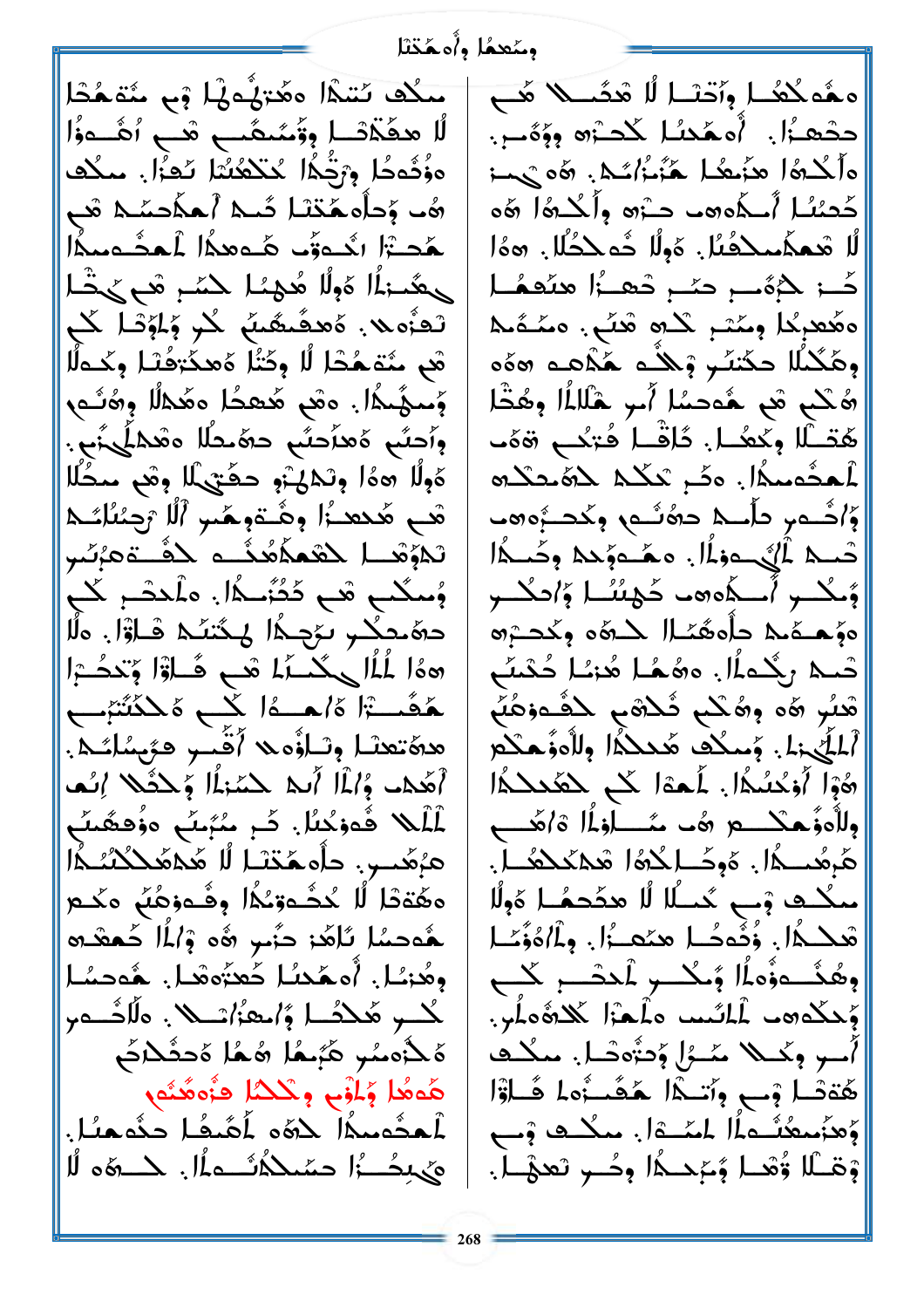ألفكتمو لمستشريح ومقامك المقاتين قْـــــــــاھَوۡوۡ لَٰلَ ہُّۃ كُنُائــَـــــدَ فِ مَعْــــــــحِ هِذَهِ وَالْمُؤْسَنَةُ الْمُسْتَوَاءُ الْمُسْتَدَمُّتُ الْمُسْتَدَمَّةِ قْدَوُهِ ذَا يَكْدِهِ أَحْدُ مِيمًا مِيكُنْدًا. حمَّىبدُا لَّا هَكَصُدُا ه<sup>ِ</sup>لَّا شَد*َنَ*حَكَنَّىدُا لمَمْزُامًا مِعْمٍ هُقلقًا مَوَّكْبٍ هَلَّاتٌ ا هُمَهَٰدَــب فَائِــه الْكَهُ ائـُــه. هُب هَلَلْتْل هَدْعَهُ; أَوِهُلْتُدْ. كُــرٍ همُسُـلْ أَكْتُوا وَحِفَّاط كُرٍ وِهْبُ كُنْتَوْا لْمَكْضَبَ هُيَّبَنَّعَ ثُمِ شَكْوٌهَنَّنَعَ وَشَع أَمِنًا وَوَهُـا مِكَـٰهَـا بِ لَامِرَا هَجَمَدُومَاْ ٱلملَّمسكة. وقب وهُوَصًا هُوصُلا ِّكْتُمْلُو ٱهْنُبِّي كُرِ ٱُهْنُبِّي. هُوصُبُّ لَّاسِدْ الْمَدُّومُوْ مَا الْمَوْمِنْ مِنْ مِنْ الْمَدَّوْسِيْدَ مِنْ الْمَدَّوْسِيْد أَلْمَكُمْ فَي فَيْ، وْالْمُكْرِ رْبِ هسَنُدْهِ) وِتَاتَحْدِ كَلَّى أُهْوَسُل هَكُكْتُ الْمُ وَآوُيهُ عَالَمَ أَتَعَفُّــوَسَلَا كْحَرًّا وِهَٰمًى ۚ هَي وُوًّا. وۡاٰ أَكْبَ هُي ے۔<br>کَۂلُمی وُسُمِنُکُم; کَہٰذُ*ائ*ک, م**مُ**فْتِ أُمر مُثَّدَهُا تَيْءَ سُرِفُها هرَّمِنكُا وِحُــة لَحْمَلا لِمُؤْمَنِينَ الْمُدَّرَّا لَمُحَمَّلِ الْمُحَمَّلِ لِّيُهِمْ وَالْمَ إِلَيْهِ إِلَيْهِمْ: شَيْ هَدْهُمْ ا مَجْدُسُمَا. هُكُب وَجِبًا أَتْبِ كَمِ أَحْدەم مەملىل مكىم ۋەشىھ كَبُمُا أَحدُّدمةُ لاَمتُنا لَا مِنْهَا لَ دَّوْدَا. وِهَوْا هُبِهْا كَلا أَوْكُل أَيضًا وتصنُّوها لمستَهو وُلِلْعُسَا وُلْمَسْدِهِ هَٰٓدُمُا. هَــم هَاهَّتِمُاْ وِتَسَّلَّا مَحْـةَلَّا مِمْتَوَجُدًا ۚ هِمُقَكَّدُاْ ۖ وِجُنِعُكُمْ وَرَوَٰيِكَ

هَدْوَوْحُنُــا ۖ كَتَبْحُـــدًا ۖ هَٰلَاتُحُـــدًا . وَلَا هْدَخَهِبُلَ حَسْمَعَدُا إِنْعُنِدًا حَدَّهُ وِهْمِ هُجْرًا مَكْثَوْا ٱلمَّكْتَ حَقَّةَدَا وَٱتْݣَالْ هُووْهْلُلْ هُ/َفْ حَكْلْمَخْشُكُلْ كُبِر رَجُا وِكَــلا كَــلًا هُـوُــل تَــُملاً كَعبَسِمًا و<sub>َ</sub>رُكْتَوْمَا أُوزُهكم . هُـُمـا وِكْلَهِ لْكُلُوكُمْ وَكُلُّلْهِ الْمُكْسَبِ وَكُلُّلُهِ ثعثيءو حذئا ثدئا \* <u>شهُ ا</u> حْبِكُمْ أَلْمَسْلِكُمْنُـمِـهِ أَيْـكِرِيّ دەُة كْلَا. ەمزىئىل. ەھكە متىلل. 6ه وخُيْلِه وُهِ هُمْ أَلْمُ أُهْدِهِ وَهُ وَّتَسَّ إِنُـٰهَا لَّا هَرْبِي وَيَتَكَلَّـٰٓتَانُـٰهِ . مالًا أَمد حدَّة مِ مَمْلًا وَمَعْهَدْ مِنْ الْمَ هُه وِكَعِمْنُا عِصَّىلا هوْا شُەزْشْدە هكسلا حتَّف ؤْهِنُها هِمْكُلُاهِ هُـــمادُه هكـــلا لمُـــمتكَـــ وَهُــحُــل. هْلِيْ الْكُلُّهُ اُسَّلَ فَهُ وقْلِاهُنَسْلَا قْحَلْمًا وِمُثَنَّعْمَا قْتَــْهِ . مِلْمُـَـا وَهُمِيءُومًا وأَهدُه كُنْقَهُنَّ أَهْبَ هَجْلِ وِهُعْمَعَكُمْلَا. هَيْرُهُمْ وَوُوُّهِ هَمْ هَتْلَا هُمكَقَكَ گُمُكُمُهُ و هُوَ كُرِ ههُم هَ دَكْمِهِ هَدْهُلْهُ د. هَء وَهِبُم دْتِنْكُمْ قَبِي سُلَاهِ قَعِمْكَسَب هُنُا أَكْتُهُ الْحُمْ أَحْده وَوْمِنْه هُبُمُا هُدْائُهْ. هُه وِهْمِ دِنُوهِمْا دَّوجُها شَدَخَن مِدْومُدائِدِ. وشَع هُووُهُا هزُقُمُا هُدُوُهِ زَمِ أَحِدُلَهُ . وهكفه أأمنعه وأستخرا أرعقه ومحامره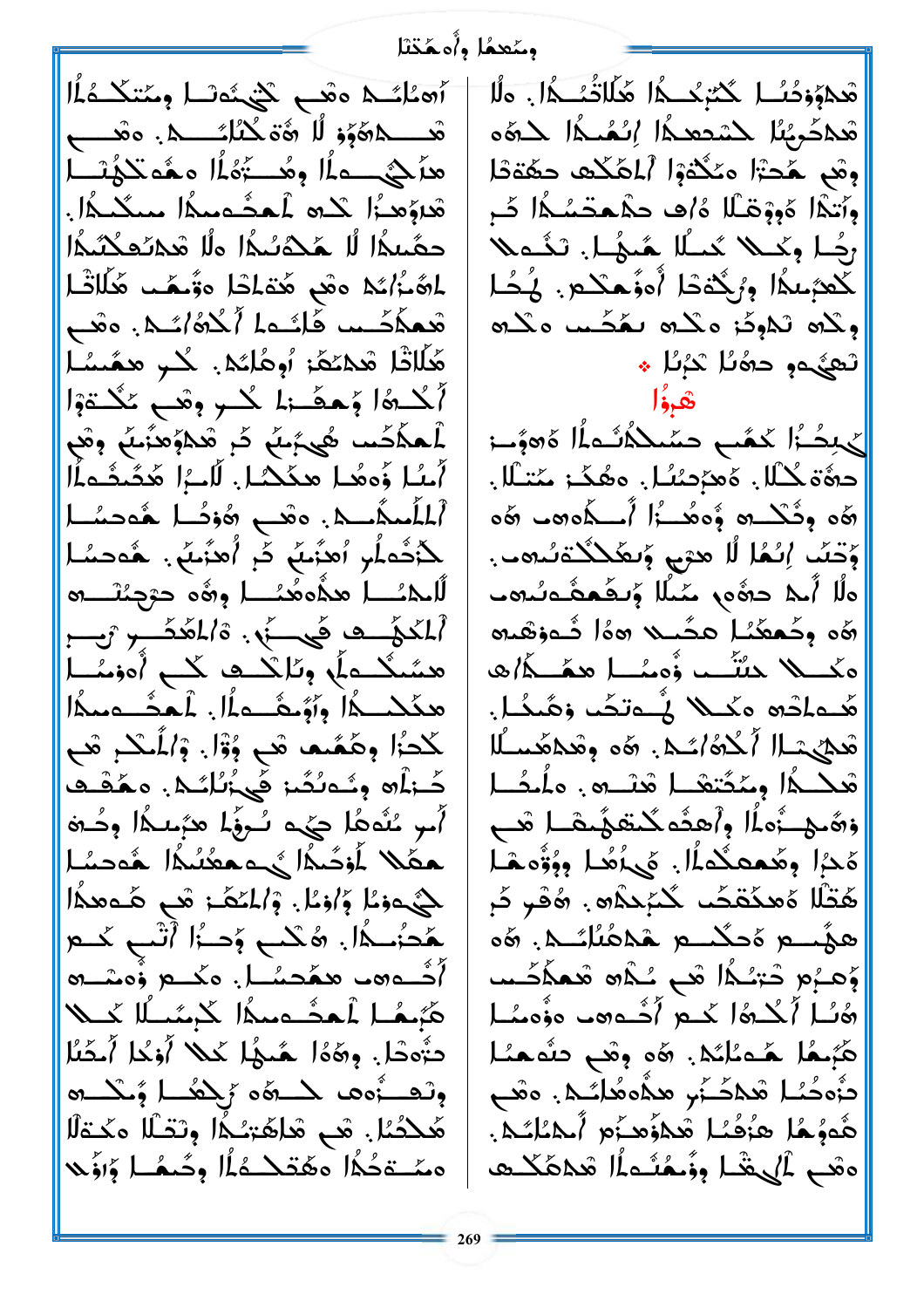ومنعما وأهمقتنا

دَفَّى أَلْ إِنْمُنْـا مْنُى لَا هُـدَهُ بِهِ. ة/هكْتُو إِنْعُلْتُمْ. ثُم هُم خَلْكُلُّهُ هِلُلُّهُ لًا مْعِكْنِئْتَا. خْوْصْبَا حْكَــوْجْ لْمُقْدَهِ مَعْتَدُهُ إِذْ لَمْكُمْ حَمْدَهُ أَحْسَا. مْبِ حِدُّه حَكَّا لَا هنَفْسِهِ المُعرِّ نِهْنُهُ الْمُسْمَعُهُ بِالْرَوْهِ ثُمَّةٍ حْرِمِنُكُمْلِ. وُحِكْكِ حَعْدَتُمِدانُكُمَاهِ وَرَاتِبَهِ وِتَعْنَبِ حَدْنَاهِ لَمْ هَرِهُمَالٍ هُوجِسًا كَتْݣُرْهُ وَالْحَنَّوٰرُ وَاحِدُوْ هُـوَوَهِمْ وُـها دُقَوْسًا وِرُوهُ هُـو حـزْرَه وَالْحُدُّا مِّيْل. وَجَز أَيْدُّوبُاْ هِدُّوهُمْلَا. لْمَحَّــومِيكُل لِكَيْبُول لَّا يُتَوَهُّــلَ. وِكُبِ لحصْف فَيْ أَ. وقدِ هزَدْنُاسًا تَيْء مَعُا. هَ/نَحْدُوه الْمَحْتَتِرَا. وَتَعَمَّلُا كَثَرُـــــرُه£ هُتِيمُــــولَا . حُودِيُنَــــا لمكمسة وأنهارا المشرع المؤوث إِنُغُـءلَمَ حـجُلُم وِتَحْكَــم هُدَدُكَــ!. وتُلِمَّا لِكَجْزًا وهُبِهُواً. وتَعَدُّو الْمَ مَقْهَا وَاهْتُهُمْ وَهُدَالٌ لْمُحْدِمِيْهِ لِحْرُبُوا مِدهَّمَوْا وَٱلْمَحْمِ حَرْمِدُا وِحُزْهِ مُمَلَّا هَكَمْدُنُسُكُل هُكْشُمًا وُاسِط صُبِفَ. هُوصِمًا وَهَيْ أَلْمَ كُمُكُو قُلًا. وَهُوَا هَكُمْ مِعَكِّىفًا حِكْوَحَكُمَّا فَي ُسُكُلَّ. ة/هدّه هُــــــ حدّه هداً أوهُـــدًا هَه وكملط قدامم وأحسل كمكسؤهله هِدْهِ هُمِيدًا. أَحْدُ وَمِدًا لِأَحْدُ ا وَٱمْعَذَٰاتِكَ كَمَّسُلَ. وِوَجَّ: تَكْنُسُه أُسِر مَدْهُ لَحَقًا. مَمَّمُ مَنْ هُمَّا مَعْدَهُ

أَنَّبٍ. هُوَجِبًا لِهَوَ كَذَٰذًا وَمَعْقَب 6ه كە ەھنە ئەھە ئىۋىلىگە. وتَحْشَرِ كُلِّ حَتَّنَا لَّاشُوهِ وَالْمَثْل كْسِنْتُم فِي الْمُحْمِيما لِكَمْجَرَا وَهُجْمِ للْمُحِبَّا وُبِمُحِسَّمِيُوهِ حَاْمِمُكَيْتِلَ. حَفَّةَقَــا وَٱتَـــٰٰٓٓا كَـــرٍ هَٰهِ حَكَمـــب حَكَمِكُمَا أَهْوَمَ: حَقَّة كُتَّقَا. وِتَفْ ھمَقْدُمُكُبْ شُووُّلْ هُدَوِّكْبِيتِ جُزَلَّكِمَالِّ. حْددسُــا كْتَوَْحِمُــا دَخَاسُـا مَاؤُســرُا.. وِمْنُه مْدْمُهِدًا هُبُعْدَاً كَجُنْعًا. ەۆكشىما كقىدەل. ەمزىككىما كَتَرَجْلِ. أَحْدُه الْمُمَدِّلِ لَمَتَعَلَّلَ لَمَحَدَّدِ دْتِنُــدًا. وِيَكْسُــدَ وُثَّدْتَــا خَعْنَــا حاْهِ وَحَكَمٍ هرَّمِيجًا وَتَحَيَّا وَٱخْدَهَت هُوصُل حَذُومَهُ حثَــه وهُبــم حثُملا . وقتسه شُملا هوَّا . وتَسه أَعْلَاهُم شَلا وقدامنْ لِ وَوِلًا قَدامتْ لِ ثُلا وَحْتَلا ‰حَكَمِيهِ. أَحْدُمِيهُ! حْبُومِحِدُ وَخَعْنُدُوا وَحُوْمِيْدِ وهُتَنعكُدا وِلًا مْحَدَوِّوْحُـا مِحَدِّهُــدا مَّدْحُرُهِ فِي الْمُعْمَدُ الْمَكْرُومَ مِنْ الْمَدْرِ ولُّا مْدْلِيْهِمْسَا نُوزُنُنْــولَمْ وُرِجْــا ةالملائس شب حتَّتَتُمُّا مَدَّتْنَا فَي زُنَائِكُ، هُوَجِسُكَ لِكُنَّے هُوَ ا هُبُمُا. مَـْمِد هُومُا لَكِعَتُوْا وُهِمُعِمَى لَمِنْ وَالْمَسْتَ شَوْهُ الْمَرْدَةُ كْمِلًا مُتَنَكِّصًاْ شُكْتُوهِ وَتَوَوُّتُوا وِتَعْلَيْهِ تَمْخَعْفُ \_\_ى أَحْثُ \_\_مِيمًا كُــــالًا هْكُوُوْحُنُـــا وْلَا هْكُدْنُنْــا وْ/الْكَـــزُب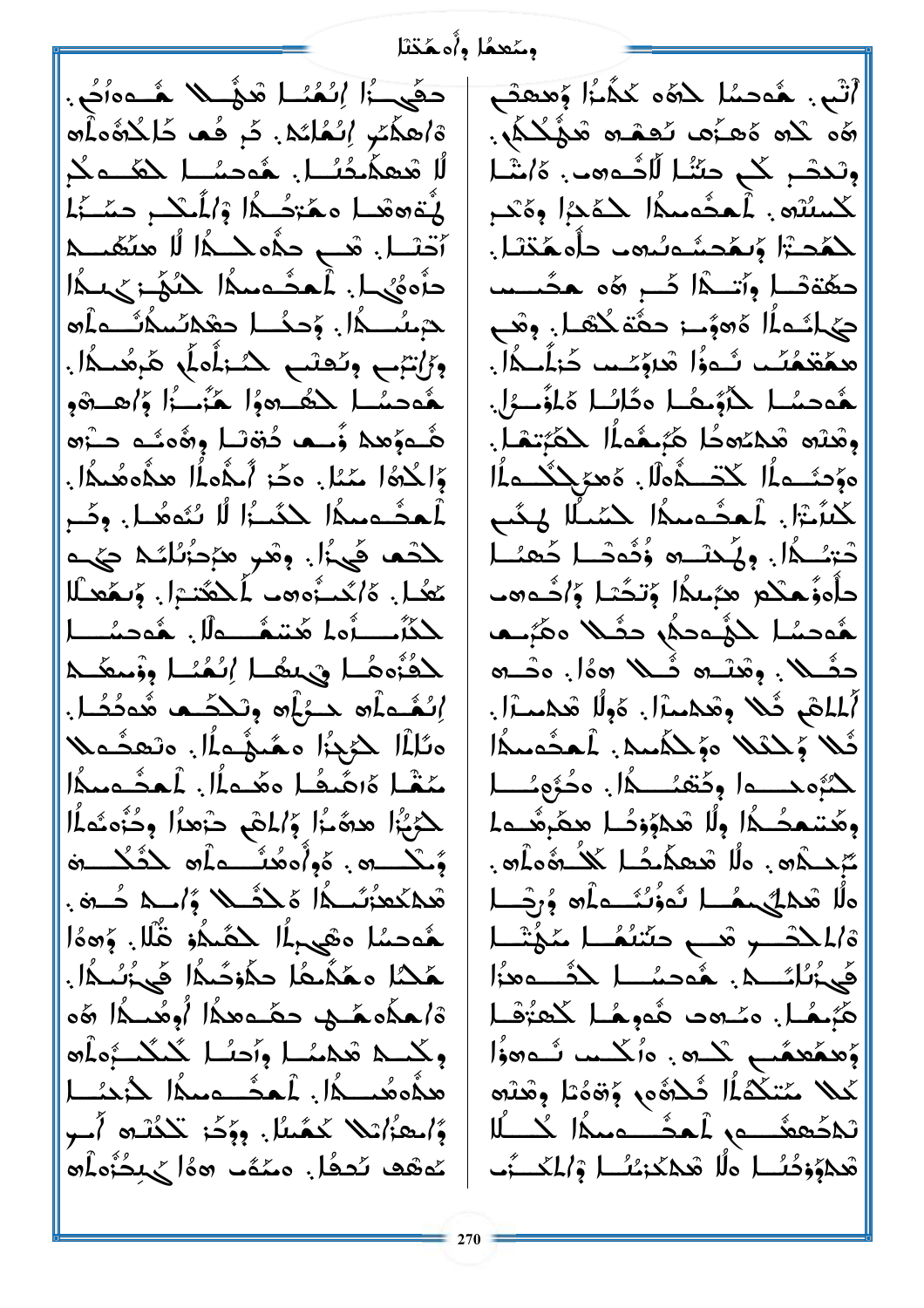أحدَّدملاً للهُو مُكْمًا وَأَنَّا وَصَادَ كَرْتُغُلْ كُنْ أَسْكُوهُمْ أَيْكُلُّهُ أَنْ وَأَاوَّسُتْ كَمِيلًا يُمِسْلًا. وَهُو وِكَمِيلًا هُزْخُصِيْدًا هْرَوۡمَـْـبِ . حَــْهُو وِمَكَّلَاتَـْ الصَّعْمَمَــعِ لأَثْمَلُه حَرَّمُكَا. وَرُّصًا وِهْمِ كَكْتَوْا فمُتهْا مْدْهَكْتْ حَفْوَصْلِ هُوكْم وُحِمَّبُوماً وَحُعَوِّجِشُومًا بَرْهِـزْمِ حَمَّلًا كَفِّطْ وِهُكِكْمُو وِلِلُّوزُهِكُمْ وَسْتَوَّا ەَبْەرەتسىزا ھېھىس كىر ھەھىئىنى حەُئا

ۿۥۏؙٳ هِمَسُالُ أَحْدَهُ! وِمُتِكُوْاً هَرُجِياً. همّحمْكِ حدَّمتْمُكْلّْ هَ هُوَ بِ حقَّة كُتْعَا هُو لُا مْمْلَمْبِرُـٰا حَوَّونُـا تَعْمَقُعْكُمُكُمْ حَكْمُهُمْ أَهُو وِكَمِيْلًا لمُؤْدِنُهِ ۞ وَحُبُّوهُا أَمِرٍ أَكْدَا هِمُدَهُا لِمَسْجُم ەلُّا ھزَحجُا. وُجُما ھككىلىَّا مْدۇسَب أَبِهِ حِمْنِلًا فِي وَأَخْنَا خَالِمَوْ ۖ لَمِجْنَا أُسر أَكْدُا مِكْمَاْ وِمُحِصَّرِ هُكُم وأكْتُها شَدْهَفَ وهَمْ هُمْ هُرِجُزُنَاسُد ەُحثُك شَەر شُكُنى بُنَكَنِ أَصَــقُلُّ أَلْمُؤَكَّنَا هَنَّى وَ مَنْ الْمُتَمَالُ أَمَّتُنَا ا وَحْقُوهُمَا هِمْحَكْنُكُمَا لِمَحْصَلًا المتفقَّع هفت برحفين وحقَّ المؤملة ەْھْكَــا ھَكْتْـا لَا ھەمْمُــى تْـــە ەُھلىم مْلَاھ ەلُا مُدەقىم لْدە. مُەھُىل دْمِيعَكُمْ إِنْشُمْلُو حَنَّاؤُا شَنَّا وَّاهُمْتُزَلًّا ۚ. كَبِ بِشَكْلِ هُي فُیْءُوْ ۖ وَهُ

كَرِ أَلَمَا الحَقَّوْمَتَى. هُوَجِسًا لَحْمَعْهِ هِمُحِسَّلٍ وَالْحَسَبِ خَاوْجُهَا هَيْسًا كَرَّمَنْـل دَّهكُكُـل هِمَّبْنُـلْ. وَافْقَـب أُهيَّماُ أَحْبِهِ وُّمِمُنْهَا لِحُيْمِ مَعْقُلَهِ. ەمئتىر أئىم لمئىرى دا ئۇسلىل. كَعزَحكُ*لُها*اُ هَحكُزُه يُما*اُ*ا هُحفُخُوزُها لْمُوهِنُهُمْ الْحَامَلُ وَالْحَدِهَا وَالْحَدِيثَ الْحَكَمَلِ الْحَكَمَ هُهُسُلُ أَكْدُهُ الحَقَيقَيِّبِ وِلَمَعْهَ كُم لَمْسَةَهُنَّسٍ. مَكْعَنُعَكَمَا وَتَعَمَّ كَعْبَيْسٍ. هَ لِلْعَدَّفْ هِ حَزْهِ مِنْسَلٍ وَهِيزُم دَّاهَٰـا وۡكُــٰڔ ومُنكَـٰدًا. ۞يُـُحَـٰءلَٰڔ لمَكْهَٰد لَّى هُم شُلا فَشْل هُعَبَّبُٱلْمَ وُاتَحْكَمَ زَرَلَ مُحْـزُهوا أَمكْسًا وَبِعَضَــٰهِ لأشنبه المُحدُّا هَجِمُّه كُعُبا هِمَّسُل وِهُقَا: كُلُو. وَتُعْلَمُ كُلُو هُوَصِبُهِ مَاهِ وَمَدًا الْمَحْمَل ركدأا وزهزا أهـــهُ الكـــح هُنْــا حهَّيفُـــه اُسِ. ەدەمكىسىر ئۇچشىلل ەداەھقتىسا وحُّەحسًا نَحسُر. حعْلفَــكُر ولُوّغْب وهَم حَعَمًا. هَمكُ هَةَصْلَ وَٱتَّذَا

هُووْهْلًا. بِكَرْجَرِ كُبِ كُحِجَّرًا هُخْبًا.

ەكْبِ ھىئزۇَمنَى ھَى شُكْلَة وُلُشَماًا

وَسِدُّـــدًا. حنّتـــدًا هدَّتتــــا

وَهِمَدْوُهِ أَلِ لِكُلْهِ . كُمْ ذَكْرُهِ شَعْرَا

وَيَحْتَلَ وُسَكَنٍ. وَتَتَقَفَ لَكُنَّ هُوَجَسًا

ڡۥؙۛ۠٥ۿۘ۫ٮ۠ٛڡ

ەگەؤىمال ھُنَى ەَللاَھَى \*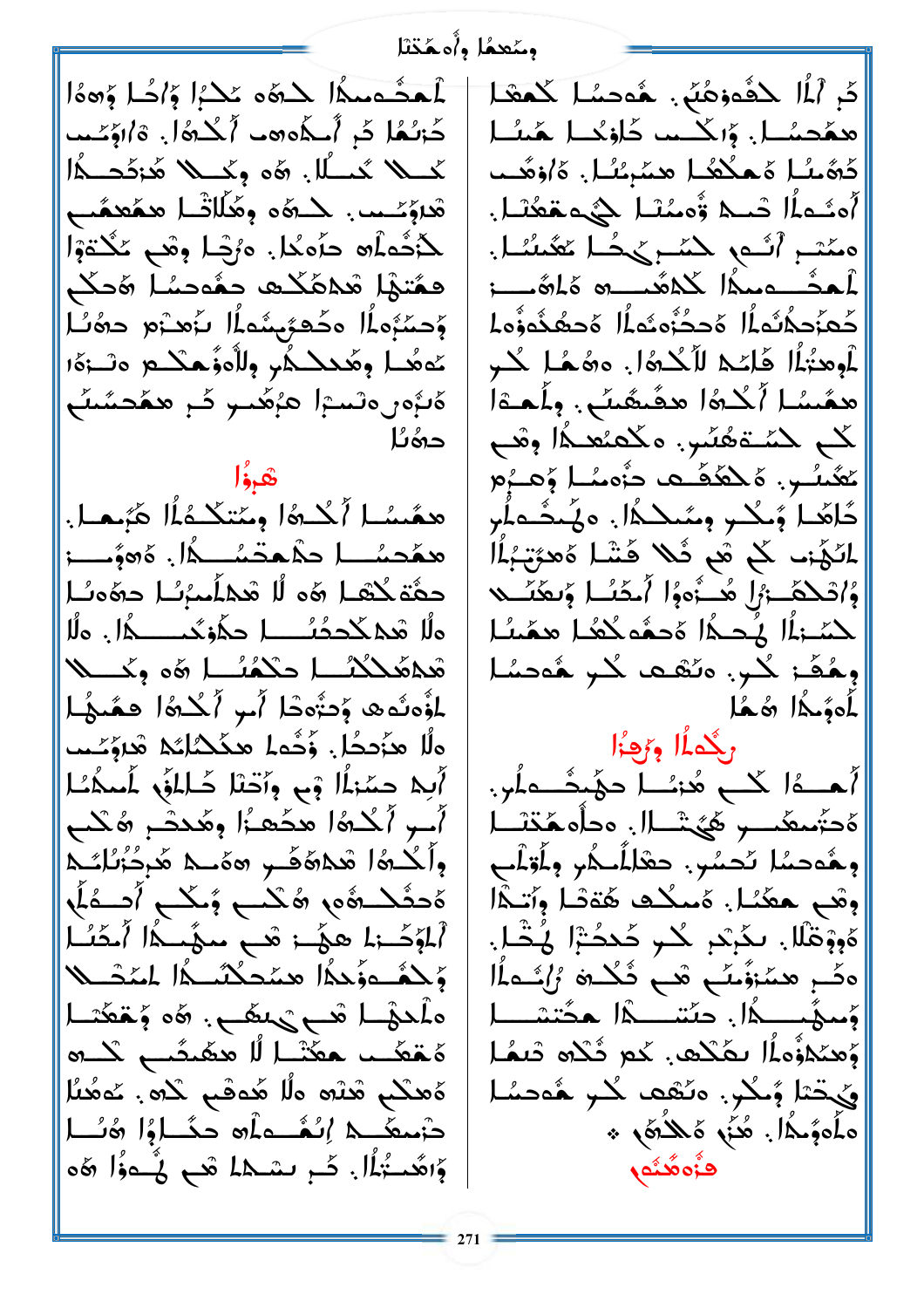معَكْدِهِ لِلْمُعْصِدُماْ. دُائِبِ 200 هُدَدُّهِ وِتَعَذَّهُمْ هُدَ وِلَا خَعْفَظَ وكُم هُدْهم حَدَّاثًا مَّتِهُدًا فُمْرٍ 50 مىل، دەئى توغككى تەم كەن. المُشِبِ ضَرِ كَمَلْكُمْ الْأَمْسَكُمْ كَالْأَمْصَالَ وَٱكْسِمِ وَٱلْمُكَسِّلَا. هَ هَاهُ الْمَكْسَنَا ولمُتَفَهِّمًا هَاهُما هَ استَحْطِ لَحَقِّيَتَهَا ا بَعَثْهُمْ لِمَنْهُمْ لَمُتَوْمَ لَهُمْ مِنْهُمْ لِمَنْ لِمَنْ لِمَنْ مِنْهُمْ لِمَنْ وِلَا هُدْمٍ وَهُمْ وَمُقَدَّى وَدَّهِ. هَ/أَسْلا ەھتىسى سىڭىر لاقىلىغە ھېرىگا حعَّد دُمْ وِكْنَى. وتَهْدِهِ قَتَصْلُ وأَبِيدُ أَسكُسٍ هَٰلِكَةٍ وَمِعْزُاتِيلاً . مِثْلُو هُدَمَ همَّتْلًا ممَّهُّتْلِ كَذَّرْا وُكْنُو. وقْبَ ضُكُو هزُهُا هِ أَيُّهِ سُلَّا هُهِ وَٱلْمُكَلِّمِنَّے كُـْمِ هُوُبُـٰا أَـْهَدُمَنَّـ وَكَـُّـٰاوُا هُنُـا هَٰٓبَعۡكُمۡ وَٰٓاهُمۡتُ يُٰٓاٗا ۚ. وَٱهۡكَـٰٓ يَٰٓا ٱهۡكُـٰ يُٰٓدُّاْ  $\log$ بِكَبِيْكِتِ بِنَ هُو وَإِذْآهِ هِجَدَ عِنْ مِوْدًا لِكَتَالِمُلُمْ مِكْسِلًا وِتْعِ حِكْتًا. ۞ وِحُــۃ هُـ;ئائـُـھ قَـھئـبِكَـلِّـلْمَــقَــمِـمَلَّم لمُشْلِدةُ مِنْ مَنْتَنُمُّلْ. وَشَدْرَهُ حَكَمٍ أَبِيدًا وأبط هَ وَكَنْسُومُ لَا كُلُوا هُنُواْ. حُدْسٌ هَسُرٍ وَاحْمَعْلَا كَعْبِ هَبْعُلْنَـٰهِ ثُــدَّوۡتُكُلُّهُ أُســرٍ وِقُــأَا لَّالۡـمُــٰٓ; نَــٰـزِ هِزَسْسَهُ ۚ خُرِ حَكَتُمُلِّ وَحَنْائِكَ ۚ أَسِر يْ مَعْمَا وِكْسَالَ 60 وُحَزَمْكُنَّ مِنْ الْمُعَامَلُ هجُرَّا وِلًا مُبْحِكًا. هُمْزَهْزِهُنَّى حَقَّةَصْلَ وأتــدًا. ۞تتــم ولمُوْكَــماْا ۞وحُكَىعْــماْا أَلَّكُمْشَا هُمْكُلُّفُسُّ كُلُّو حَكْثَقُلُّا ولَىٰ ٓوَوْهَاْلِ وُهْلِ وَهَدَّسَلِ وَكَوْوَهُا

وقحده أزا وأتبدأا ولأف أوكيا وأَوزُهكُم مرَّسلًا رُبَّكُوحِدًا مِنْهَمْ. أَمِرٍ هَٰلِكُمْ هَذَٰلًا هَؤُشًا وَجَذَّشُمَاًا مَّبِـٰلا. كَـنُلا وَّاٰمُنْا هِـمَّـٰٓا وِنَـٰذُورٍ كُـرِ هُتنسُكَ أَلاهُنتَ! وُكْبِ. هَه وِلَا هدَّحهُا أَسكُوهِم هِوَّا. أَهَا لَا تَسْرًا وَلِكَعُما مُعَاهِدُنُما وَيُكْسِ وِمْسَحِ هَيَّتْاا مِنْهَفَم. وِلَا حِنُعْهِمَا ٱلْمَحْبَ هلًا حِنْصُا ٱلْمُحْسَبِ. وَكَبِ ٱلْمُلْكُفُ أُسِرٍ وَقَصَٰلٍ هُمْدَةٍ حَكْدُهَا هُلَّكَ أَ أُهضُمْ لِحُقْهَا مِأْتَعِبُمُا وُلِحِيُّهِ، مَكْتُسُرِ هُبُتُمْلَ. ٥٥مُرْتَمِ هَلْعَـهُ دْمُالْمُسْلَمْ حَكْدُهِ وَحَكْمُ لَكُمْهَا كَعُمَــا هَ هُ الْا هُدْلِهُ هُمْمُــا. ه/ُــــو وَحْفَحْصًا مَوَّى: حَقَّة خُصَّا تَوَّتِسْاً. حَفَّفَصًّا وَٱتَّـٰٰهَا هُوَوَّمَّـٰلَا أُوْكُبَ 500 كُمْرٍ فُكْمُوهِ وَتَشَا وَأُهُمْ هُكُمْ وِكَالْحُوْا هِمُومُهِ وَوْهِ بِكَيْتًا وَبِ هَقْتُمْ مَكْتَوْا حَتّْمًا هُبِ ثَنْفُ\$ا وْاهِــوْمَارْهُو، كُــو هِكَـحْقَب وَهُوَ. حرْهِكُووَجِدِ وأَبِيكَ هُو هُـزْهُورٍ كَبِر أُهِنَّبِ. أَه هَٰدِيُّا ۖ كُحِنْزَهِ ۚ وَوَّهُ ۖ حِنَّى رَّةُهِ وَٱلْمَالَ حُمِّصْــرَهِ وِهُنْئَـــلَّ. حَكْمُــلَّا كَعِفْنًا مِعْيِنًا جُلًا أَوْجًا. مِعْدَّدِيًا كَعِتَوهُما وَحَبُحُما هُ مَحْدُمَاً وُٱلۡلَّهُ وَٱلۡصَوۡ وَٱمۡنِ ۚ ٱوۡهَكَٰنَا ۖ صَٰحَتَٰوَهُٰٓ لَا هُخْـا وْبِ هُدْـُلَا هِدُةَنْـا وِٱلْفُـا كَـرِ